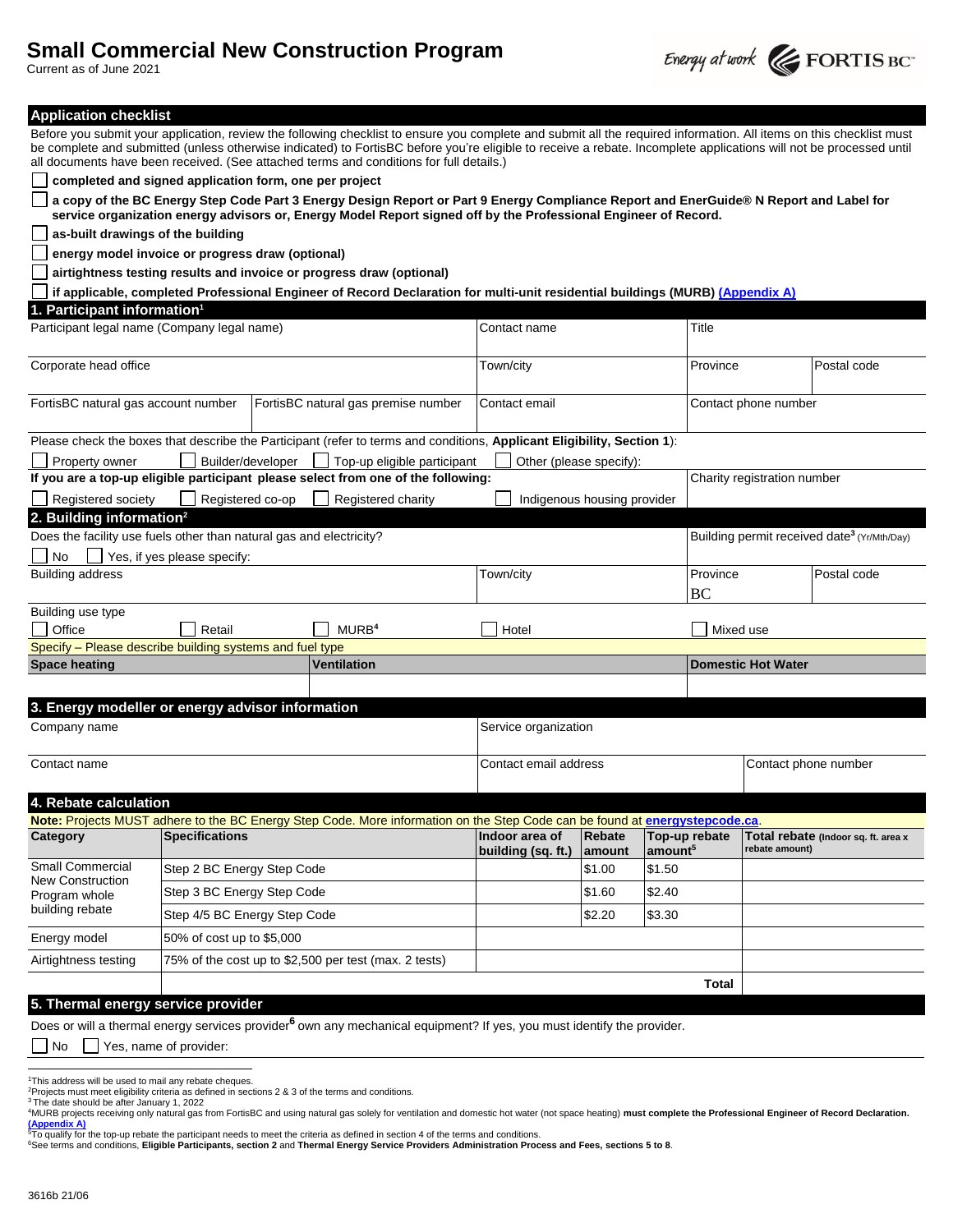#### **Participant declaration**

I, the Participant, declare that:

- All of the information provided to FortisBC is true and correct to the best of my knowledge.
- I have read, fully understand and agree to abide by the Small Commercial New Construction Program terms and conditions (attached).
- I am an eligible Participant as defined in the Program terms and conditions. I have not applied for, or obtained, a separate rebate from FortisBC for the same building.
- I understand and consent to the collection, use and disclosure of my personal information on this application form by FortisBC.
- I consent to FortisBC contacting me by phone, email, mail or similar method for the purposes of administration, verification and evaluation of the Program.
- If the Participant is not a natural person (for example, a corporation), the undersigned has the authority to bind the Participant.

to the Program terms and conditions. (legal name of developer, property owner or long-term lease holder) I agree to receive emails from FortisBC containing news, updates and promotions regarding FortisBC's buildings, services, programs and associated business opportunities. You may withdraw your consent to receive such emails from FortisBC at any time. Please refer to our Privacy Policy, which can be found at **[fortisbc.com/privacy](https://fortisbc.com/privacy)**, or **[contact us](https://www.fortisbc.com/contact-us)** for more details.

Participant name (please print full legal name) Participant title Participant Participant signature Date (Yr/Mth/Day)

Send applications to: **[commercialreabtes@fortisbc.com](mailto:commercialreabtes@fortisbc.com)** Questions?

Call **1-866-884-8833** or email **[commercialrebates@fortisbc.com](mailto:industrialrebates@fortisbc.com)**

# <span id="page-1-0"></span>**Appendix A – Professional Engineer of Record Declaration**

Appendix A must be completed by the **Professional Engineer of Record** if the project is a multi-unit residential or mixed-use residential/commercial building and natural gas will only be used for domestic hot water and ventilation in corridors, amenity rooms and/or retail/office spaces but not in-suite ventilation. All other projects do not need to complete this declaration.

#### **Ventilation**

Rationale for CFM/door for corridor ventilation. Corridor Factor must be less than 10 kWh/m2. This threshold is based on the formula per section 2.5.2 of the **[City of Vancouver Modelling Guidelines v2.0](https://vancouver.ca/files/cov/guidelines-energy-modelling.pdf)**

Explanation of lower temperature set points and control strategies to reduce heating load

Gas-fired units must use condensing technology, gas-adsorption heat pumps or gas-engine heat pumps

#### **Domestic Hot Water (DHW)**

Installation of water-efficient showerheads, faucets and other DHW flow rates to reduce hot water usage

Gas-fired boilers must use condensing technology

Comments:

| Name                                                      | Company | Sianature | Date (Yr/Mth/Day) |
|-----------------------------------------------------------|---------|-----------|-------------------|
| Engineers and Geoscientists BC Professional Engineer Seal |         |           |                   |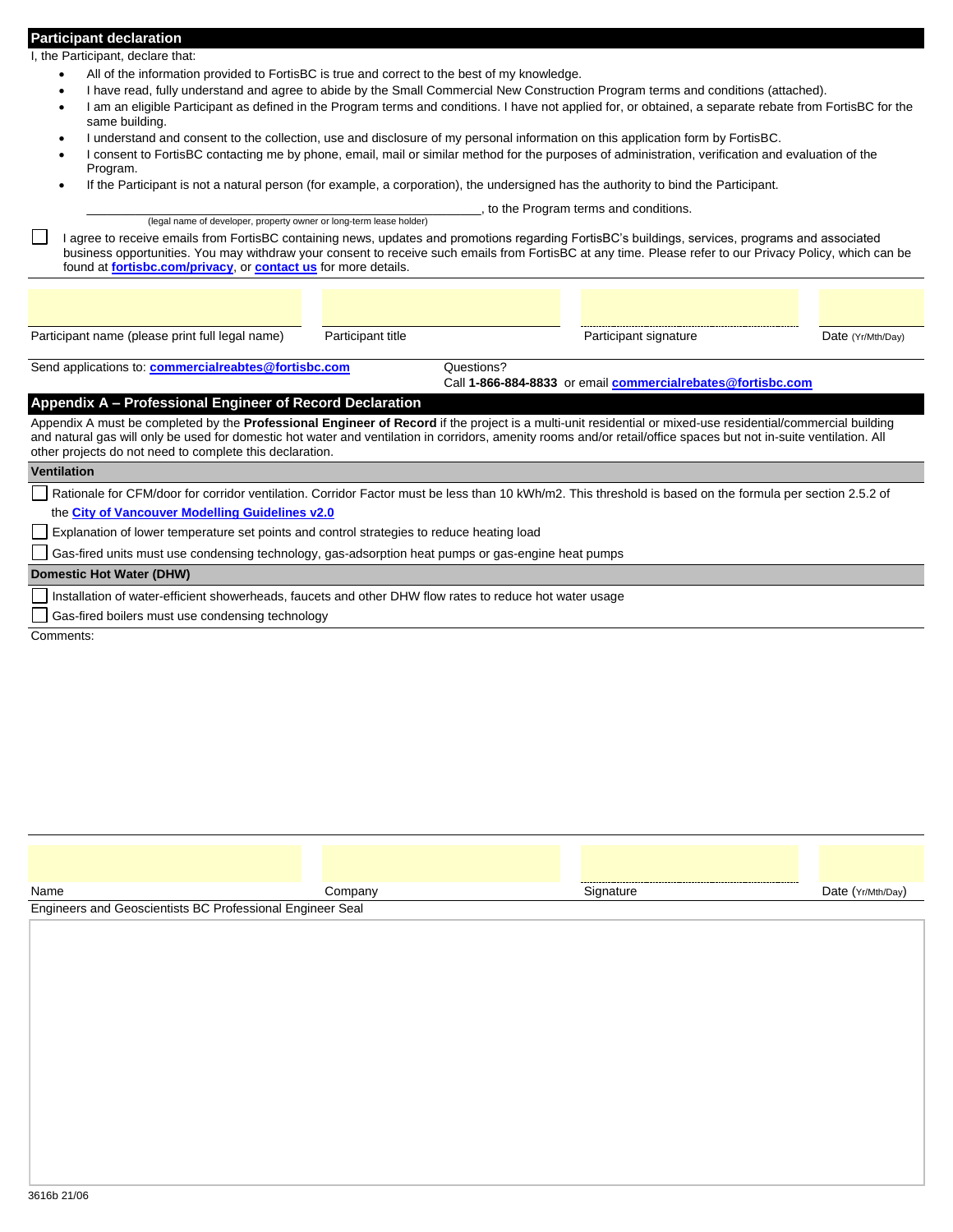

#### **General**

1. The small commercial new construction program (the "**Program**") is offered by FortisBC Inc. and FortisBC Energy Inc. (collectively "FortisBC"). FortisBC provides incentives to eligible participants (a "**Participant**") towards the cost of the implementation and/or installation of energy efficient measures ("**Buildings**") as part of the design and construction of a building, which result in the building exceeding minimum energy performance levels required by the British Columbia Building Code.

# **Program Eligibility**

- 2. To be eligible for incentives, the building must;
	- a. Be considered a Part 3, as defined by the BC Building Code, commercial building under 50,000 sq. ft. indoor area or Part 9 Low-rise MURB of three storeys or less and have a building area no more than 6,458 sq.ft.
	- b. Have at least two of the following three end-uses supplied by FortisBC: (i) space heating; (ii) ventilation; and/or (iii) domestic hot water heating.
		- i. Additional criteria or supporting documentation may be required for electrically buildings that use FortisBC natural gas for ventilation and domestic hot water. Please see **[fortisbc.com/smallcommercial](http://www.fortisbc.com/smallcommercial)** for more details.
	- c. Meet BC Step Code requirements.

# **Participant Eligibility**

- 3. A Participant must:
	- a. Be a Builder/Developer (a commercial entity that constructs new commercial buildings or industrial facilities for the purpose of resale) or Owner (the person who holds registered title to the Premises) of the building.
	- b. Upon request of FortisBC, the Participant will provide proof of eligibility satisfactory to FortisBC in its sole discretion.
	- c. Submit an application and supporting documentation described in the application checklist (the "Deliverables") to the satisfaction of FortisBC, no later than 6 months of building occupancy.
- 4. Top-up rebates may be available for Participants who, in addition to the above, meet the following criteria ("**Top-up eligible participants**"): a. must be one of the following:
	- i. a charity registered under the *Income Tax Act (Canada)* that provides assistance to low-income persons, or
	- ii. a housing provider that meets one of the following criteria:
		- a local government
		- housing society registered under the Societies Act
		- a housing co-op registered under the Cooperative Association Act or
		- a governing body of an Indigenous band, provided the housing is primarily for low-income households
	- b. but does not include:
		- i. a school board or educational institution (public and private schools, colleges and universities); or
		- ii. a health authority or hospital; or

# iii. public library;

# **Program Changes**

The program and its terms and conditions, including dates and incentive amounts, are subject to change, or be terminated, at FortisBC's sole discretion at any time without notice. In such event, FortisBC shall be under no obligation to pay any funding or further funding to the Participant. Dates are subject to change. Amount of available funding may be limited.

# **Deliverables**

- 6. The Participant must submit the following to FortisBC no later than 6 months of building occupancy, all subject to FortisBC's satisfaction and approval (The "**Deliverables**"):
	- a. Signed application form
	- b. **[BC Energy Step Code Part 3 Energy Design Report](https://energystepcode.ca/compliance-tools-part3)** or; **[BC Energy](https://energystepcode.ca/compliance-tools-part9)  [Compliance Reports for Part 9 Buildings](https://energystepcode.ca/compliance-tools-part9)** with Energy EnerGuide\* N Report for service organization energy advisors or, Energy Model Report prepared on behalf of the Participant by a qualified professional engineer.
	- c. As-Built Drawings
	- d. Airtightness testing results and invoice or progress draw.
	- e. Energy model invoice or progress draw.
	- f. If requested by FortisBC:
		- Equipment shop drawings, installation permits, start up reports, and the results of any commissioning tests;
- ii. inspection activity reports and final acceptances by building inspectors and/or Technical Safety BC; and
- iii. any other applicable permits.

#### **Compliance**

7. The Participant represents and warrants all buildings, materials and/or equipment installed as part of energy efficient measures must be new, CSA-approved or certified by a recognized accredited independent organization and properly installed and operated in accordance with manufacturer's instructions and all applicable laws, orders, regulations, ordinances standards, codes and other rules, licenses and permits of all lawful authorities. HVAC and control redesigns should adhere to applicable ASHRAE guidelines and calculation procedures. Energy efficiency measures must meet or exceed the requirements of the Energy Efficiency Act (British Columbia) and the Energy Efficiency Act (Canada) and any applicable regulatory requirements in British Columbia, as determined by FortisBC, in its sole discretion.

# **Thermal Energy Service Providers (for natural gas only)**

8. If there is a thermal energy system operating within the Premises the, information provided to FortisBC as part of the application and rebate process may be submitted by FortisBC for, and subject to an independent review, by a designated agent selected by FortisBC, whose decision will be final and binding on the Participant.

# **Rebates**

- 9. Rebates are listed on **[Fortisbc.com/smallcommercial](https://www.fortisbc.com/smallcommercial)**. Number of available rebates may be limited. Rebates cannot be combined with other FortisBC offers or promotions. Only one Participant per address.
- 10. Rebates will be issued payable to the Participant, and may take the form of any one of the following, at the discretion of FortisBC:
	- a. as a FortisBC account credit; or
	- b. electronic funds transfer; or
	- c. cheque.

Rebates cannot be assigned. FortisBC is under no obligation to, re-issue a rebate, which has been returned as undeliverable, or to replace a stale-dated cheque.

- 11. Rebate amounts may not exceed 100% of the building cost. The Participant is solely responsible for tax liability imposed on rebates.
- 12. Rebates are based on the information submitted by the Participant. If there is any change to such information, the Participant will notify FortisBC immediately, and FortisBC may, in its sole discretion, recalculate the amount of rebate, void the application and terminate any obligation to pay any rebate to the Participant, or demand repayment of any rebates already disbursed to the Participant.
- 13. FortisBC reserves the right to refuse applications which it determines, in its sole discretion, are incomplete, inaccurate or otherwise do not meet Program requirements. FortisBC is not responsible for lost, delayed, damaged, illegible or incomplete applications.
- 14. FortisBC may, in its sole discretion, require the Participant to repay all or part of any rebate(s) within 90 days of demand if FortisBC determined, in its sole discretion:
	- a. any information submitted to FortisBC is incorrect or untrue; or
	- b. the Participant has failed to comply with these terms and conditions; or
	- c. an inspection reveals the Buildings have not been installed or have been removed.

# **Use and disclosure of Information**

15. The Participant acknowledges consents and agrees FortisBC may:

- a. contact the Participant to administer, verify compliance with, and evaluate the Program, and to obtain information and conduct surveys;
- b. collect and use information (including personal information as defined in the Personal Information Protection Act), whether provided by the Participant, obtained during site visits, contained in, or forming part of, any documents submitted as part of the program or generated by FortisBC as part of the Participant's participation in the program, and disclose the information to employees, affiliates, contractors, representatives, agents, funding partners and program partners to verify eligibility, process, manage, administer, audit, evaluate and report on the program, the Incentives and the Participant's participation, to monitor, audit and assess compliance with these terms and conditions, and to develop other energy conservation programs;
- c. retrieve account data, including billing, energy use and consumption, for a period of three (3) years after payment of the Incentive to evaluate consumption behavior and to collect, use and disclose such account data pursuant to (b) above.